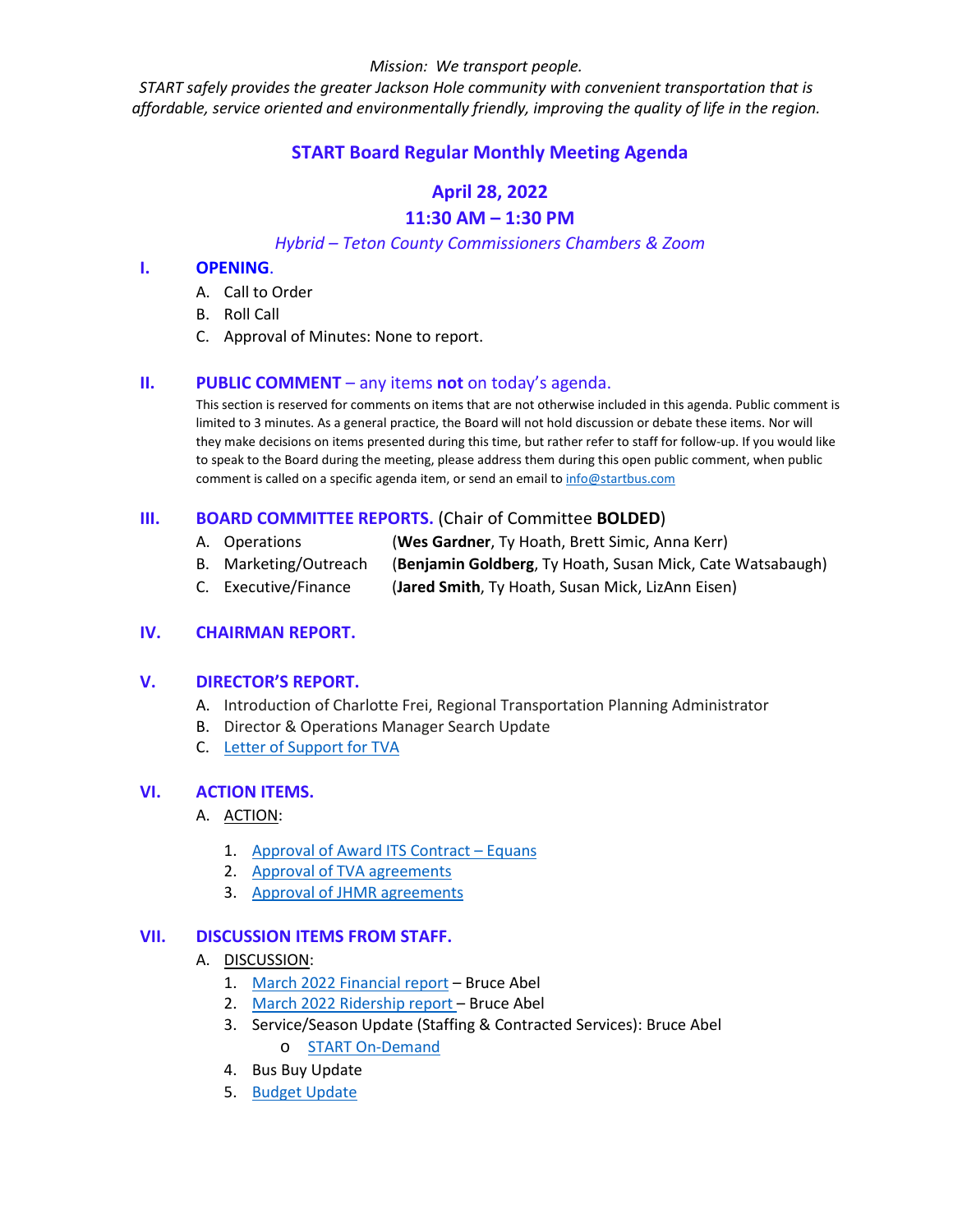*START safely provides the greater Jackson Hole community with convenient transportation that is affordable, service oriented and environmentally friendly, improving the quality of life in the region.*

- 6. BUILD Grant Update
- 7. [START Bus Season Dates for 2022](https://www.jacksonwy.gov/DocumentCenter/View/5869/START-Bus-Season-Dates-2022)
- 8. [Meeting Time –](https://www.jacksonwy.gov/DocumentCenter/View/5863/Board-Meeting-Time_Doodle-Poll-results) [Doodle Poll Results](https://www.jacksonwy.gov/DocumentCenter/View/5863/Board-Meeting-Time_Doodle-Poll-results)
- 9. [Mask Update: The Federal face mask mandates](https://www.jacksonwy.gov/DocumentCenter/View/5866/Mask-Mandate-Lifted_042022) requiring travelers to wear masks on [all public transportation networks, has been lifted.](https://www.jacksonwy.gov/DocumentCenter/View/5866/Mask-Mandate-Lifted_042022)

# **VIII. DISCUSSION ITEMS FROM BOARD LIAISONS.**

- A. County Liaison: Luther Probst
- B. Town Liaison: Arne Jorgensen
- C. Teton Valley Liaison: Doug Self
- D. Star Valley Liaison: Vacant

# **IX. DISCUSSION ITEMS FROM BOARD.**

- A. OLD BUSINESS:
	- 1. [FY 2022-2023 START Board Priorities Matrix](https://www.jacksonwy.gov/DocumentCenter/View/5668/START-Board-FY-2022-2023-Priorities-Matrix)
- B. NEW BUSINESS:

#### **X. EXECUTIVE SESSION.**

If needed (only matters related to real estate, personnel, or litigation)

#### **XI. TIME AND PLACE FOR NEXT MEETING.**

Thursday, May 26th, 2022, 11:30 – 1:30PM, Hybrid – Teton County Chambers & Zoom

**XII. ADJOURNMENT.**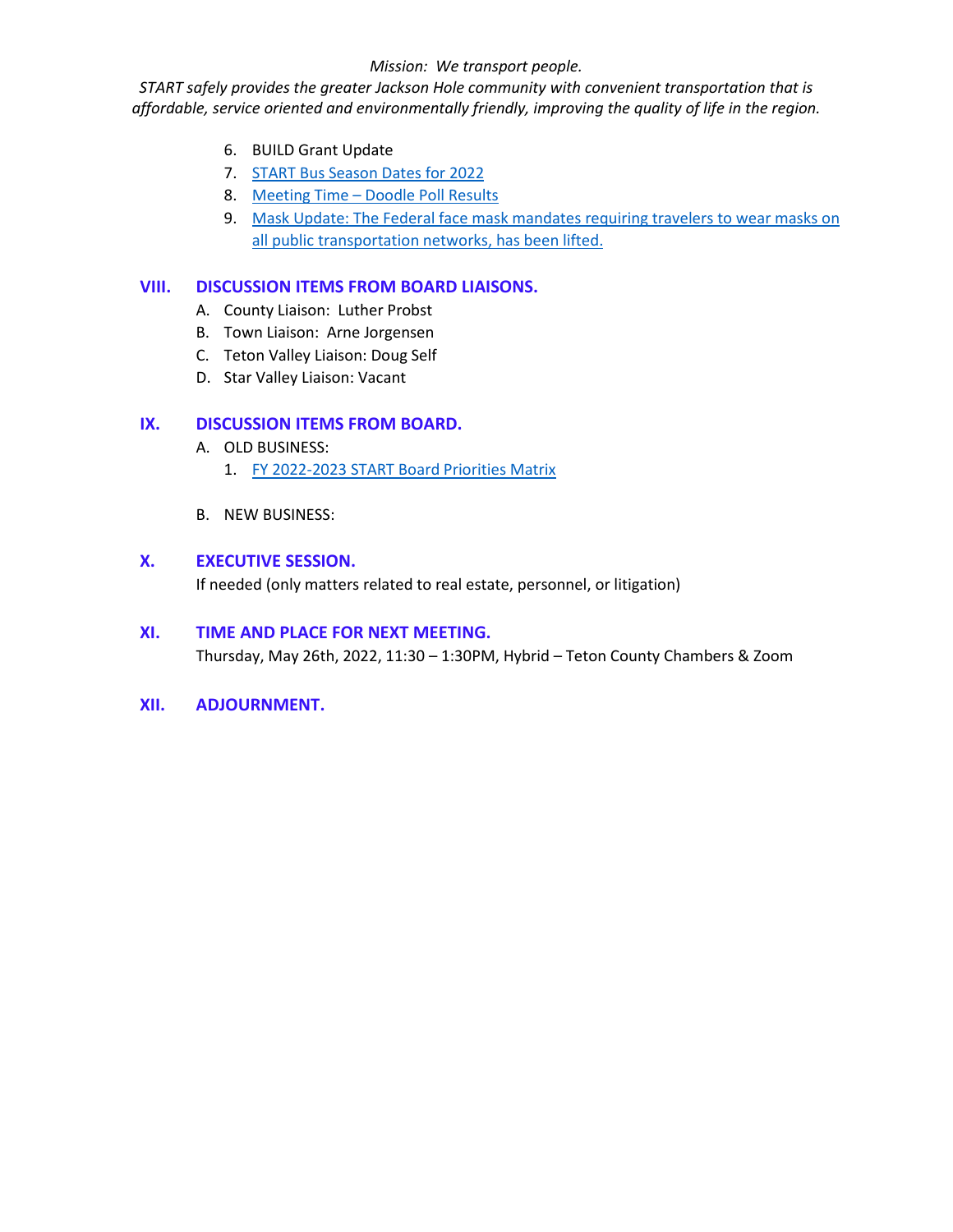*START safely provides the greater Jackson Hole community with convenient transportation that is affordable, service oriented and environmentally friendly, improving the quality of life in the region.*

START Bus is inviting you to a scheduled Zoom meeting.

# [Join Zoom Meeting](https://us02web.zoom.us/j/83549282683?pwd=R2RPLy9HcnloYnMyOEM1T3dJSGhkdz09)

**Topic:** START Board Regular Monthly Meeting **Time:** Apr 28, 2022 11:30 AM Mountain Time (US and Canada) Every month on the Fourth Thu, until Jan 26, 2023, 10 occurrence(s) Apr 28, 2022 11:30 AM May 26, 2022 11:30 AM Jun 23, 2022 11:30 AM Jul 28, 2022 11:30 AM Aug 25, 2022 11:30 AM Sep 22, 2022 11:30 AM Oct 27, 2022 11:30 AM Nov 24, 2022 11:30 AM Dec 22, 2022 11:30 AM Please download and import the following iCalendar (.ics) files to your calendar system. Monthly: [https://us02web.zoom.us/meeting/tZcoc-](https://us02web.zoom.us/meeting/tZcoc-CqpjksEteiAD8Z9EGIeIUuMKNGWpXJ/ics?icsToken=98tyKuGrqz8jGNyXthGERpwqGY-gXerxiHpdj7dYlT7BWxoKRyTfM8t3J59UPv_n)

[CqpjksEteiAD8Z9EGIeIUuMKNGWpXJ/ics?icsToken=98tyKuGrqz8jGNyXthGERpwqGY](https://us02web.zoom.us/meeting/tZcoc-CqpjksEteiAD8Z9EGIeIUuMKNGWpXJ/ics?icsToken=98tyKuGrqz8jGNyXthGERpwqGY-gXerxiHpdj7dYlT7BWxoKRyTfM8t3J59UPv_n)[gXerxiHpdj7dYlT7BWxoKRyTfM8t3J59UPv\\_n](https://us02web.zoom.us/meeting/tZcoc-CqpjksEteiAD8Z9EGIeIUuMKNGWpXJ/ics?icsToken=98tyKuGrqz8jGNyXthGERpwqGY-gXerxiHpdj7dYlT7BWxoKRyTfM8t3J59UPv_n)

Join Zoom Meeting <https://us02web.zoom.us/j/83549282683?pwd=R2RPLy9HcnloYnMyOEM1T3dJSGhkdz09>

Meeting ID: 835 4928 2683 Passcode: 812162 One tap mobile +16699009128,,83549282683#,,,,\*812162# US (San Jose) +12532158782,,83549282683#,,,,\*812162# US (Tacoma)

Dial by your location +1 669 900 9128 US (San Jose) +1 253 215 8782 US (Tacoma) +1 346 248 7799 US (Houston) +1 646 558 8656 US (New York) +1 301 715 8592 US (Washington DC) +1 312 626 6799 US (Chicago) Meeting ID: 835 4928 2683 Passcode: 812162